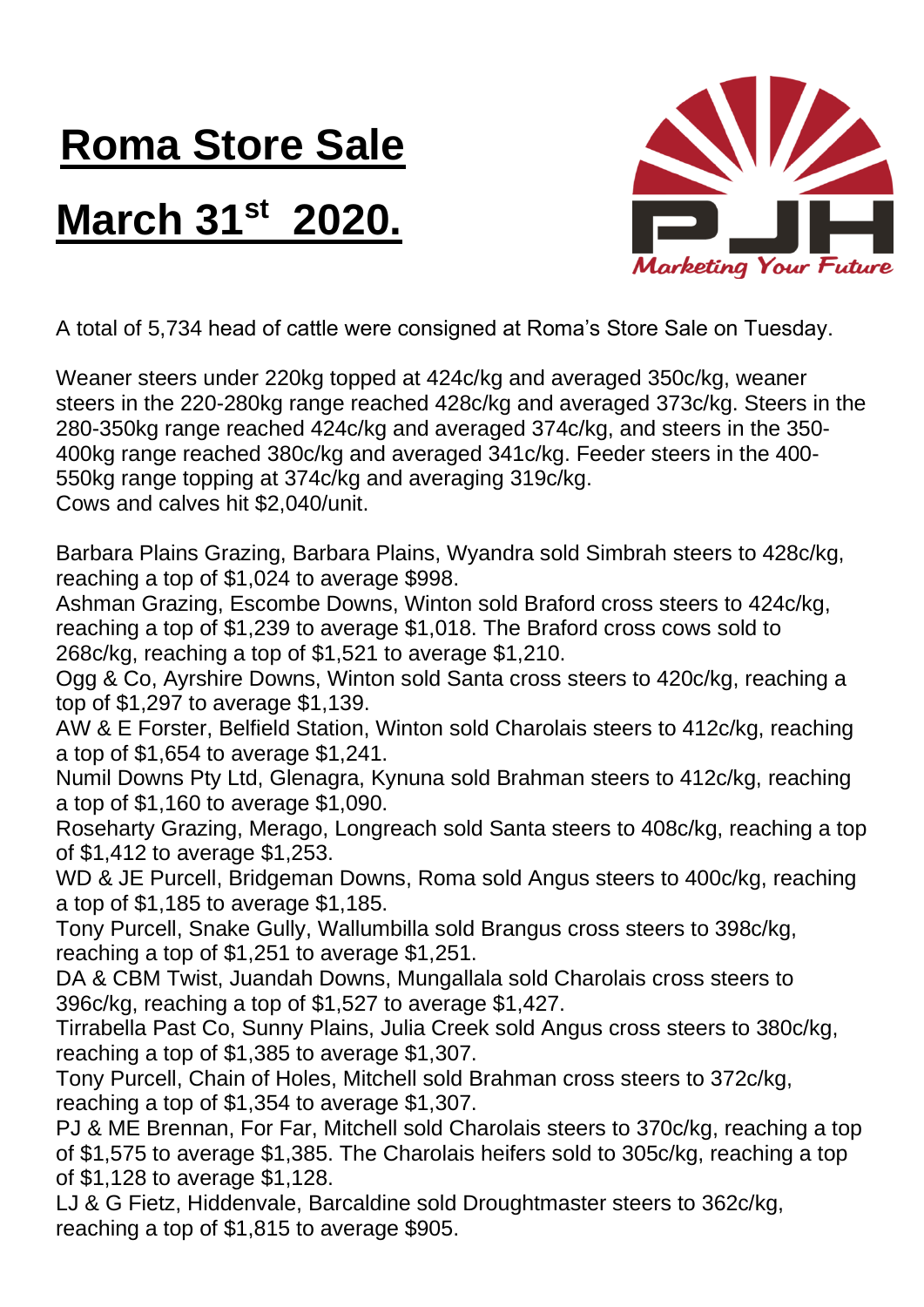Athelstane Pastoral Co, Athelstane Station, Winton sold Charolais steers to 360c/kg, reaching a top of \$1,355 to average \$1,269.

TW & AJ Bowen, Lolworth, Mitchell sold Droughtmaster cross steers to 350c/kg, reaching a top of \$1,308 to average \$1,268.

Wardsdale Grazing Co, Wardsdale, Charleville sold Droughtmaster cross steers to 310c/kg, reaching a top of \$1,463 to average \$1,463.

Heifers under 220kg topped at 376c/kg and averaged 321c/kg, while heifers in the 220-280kg range topped at 368c/kg and averaged 325c/kg. Heifers in the 280- 350kg range topped at 366/kg, averaging 286c/kg. Heifers in the 350-450kg range topped at 316c/kg, averaging 287c/kg.

DH & A Humphrey, Merida, Jericho sold Simbrah cross heifers to 368c/kg, reaching a top of \$1,122 to average \$1,014.

Barragunda Pastoral, Barragunda Station, Hughenden sold Angus cross heifers to 366c/kg, reaching a top of \$985 to average \$865.

RJ & CL Anscombe, Mt Morris, Roma sold Droughtmaster heifers to 290c/kg, reaching a top of \$1,027 to average \$977.

SG, RW & TA Cormack, Roma sold Droughtmaster heifers to 288c/kg, reaching a top of \$1,268 to average \$1,166.

JG Gobbert TA/Lowan Hills Pastoral Co, Lowan Hills, Mitchell sold Santa heifers to 294c/kg, reaching a top of \$1,379 to average \$1,379. The Santa cows sold to 263c/kg, reaching a top of \$1,348 to average \$1,348.

Cows in the 300-400kg range reached 250c/kg and averaged 221c/kg, while cows in the 400kg-500kg range reached 265c/kg and averaged 241c/kg. Cows over 500kg topped at 276c/kg, averaging 255c/kg.

Boxvale Cattle Co. P/L, Boxvale, Taroom sold Santa cross cows to 276c/kg, reaching a top of \$1,506 to average \$1,238.

Hillview Grazing Co, Rocksville, Charleville sold Cross breed cows to 268c/kg, reaching a top of \$1,564 to average \$1,239.

Lynne Denton, Lorne Downs sold Cross breed cows to 266c/kg, reaching a top of \$1,626 to average \$1,391.

Bullamon Plains Pastoral Co, Bullamon Plains, Dunkeld sold Angus bulls to 315c/kg, reaching a top of \$2,889 to average \$2,355.